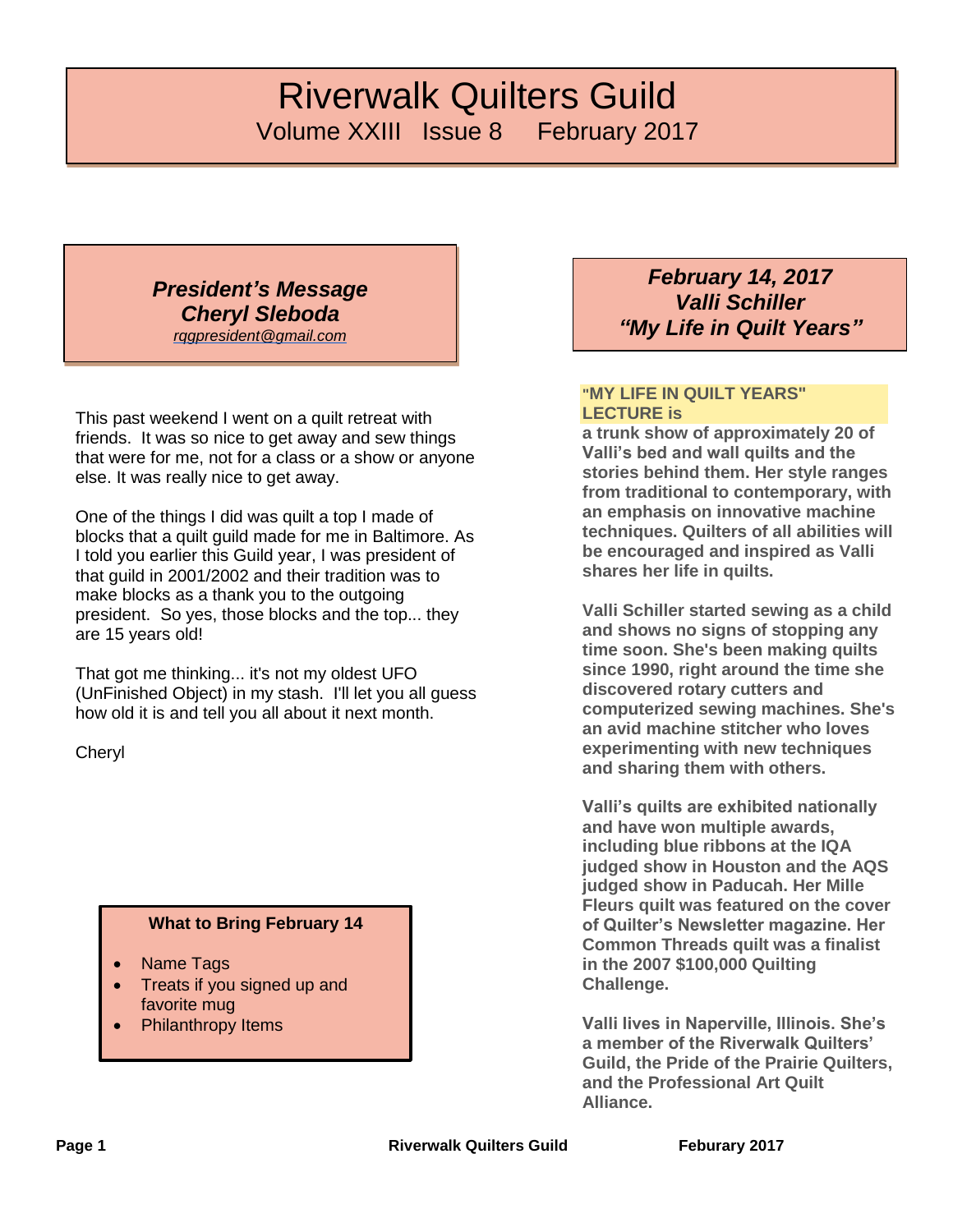*March 14 Maggie Weiss "The Sacred Feminine in Fiber"*

#### **The Sacred Feminine in Fiber – Archetypes & Symbolism in Quilts and Fiber Art**

The Sacred Feminine in Fiber lecture is a fun and interesting look at a wide variety of quilts that happen to include symbolic images in their compositions. Look into the myths and meaning behind these images, comparing and contrasting the work of many different quilt and textile artists.

**Maggie Weiss** has been sewing and creating ever since she took her first lesson at Marshall Fields in fifth grade. An award-winning quilter based in Evanston, IL, she teaches Quilting, Printmaking, Surface Design and Thermofax Silkscreen classes and workshops. Her work has been exhibited in the United States and England and can be found in private collections in the U.S. and overseas. Additionally, Maggie has taught classes all over the US and locally at the Evanston Art Center, Columbia College and in her Evanston studio. Most recently, Maggie completed a wall mural entirely in fabric with the help of 500 students (and volunteers) at a local elementary school. 95% of the fabrics and images used on the 5 panels were created by students. The 4' x 8' panels are brimming with their energy and colors and it was a great honor to become part of the school community this year.

# *April 11 Philanthropy Sew-In*

# *May 9 Lisa Brinkley "Adding Sparkle & Texture to your Quilts"*

Lisa Binkley holds a B.S. in Textiles & Design from the University of Wisconsin-Madison and a Master's in Urban Planning from the University of Wisconsin-Milwaukee. Formerly a public policy analyst, she has maintained an active fiber art studio since 2000 and exhibits her award-winning work nationwide. Her work has been selected for inclusion in major exhibitions including those of the American Quilters' Society, International Quilt Association, Crafts National, CraftForms, and Wisconsin Artists Biennia. Lisa and her artwork have been featured on local and national television, in internationally-distributed books and magazines, and in many local publications. Her art is represented in private and corporate collections. Lisa enjoys sharing her passion for fiber and beads through her artwork, classes, and lectures, and she teaches throughout the U.S. She lives in Madison, Wisconsin with her husband, their two young-adult children, and their sweet fluffy dog.

Whether you're interested in trying bead embellishment for the first time or you've done some embellishment but are looking for additional inspiration, this lecture is for you. You'll learn step-by-step instructions for embellishing your quilts and garments with beads and see 75-100 images of Lisa's beadwork for additional inspiration. This lecture includes the display of some of Lisa's quilts and smaller framed work and is about 1 hour in length, including time for Q&A with the audience.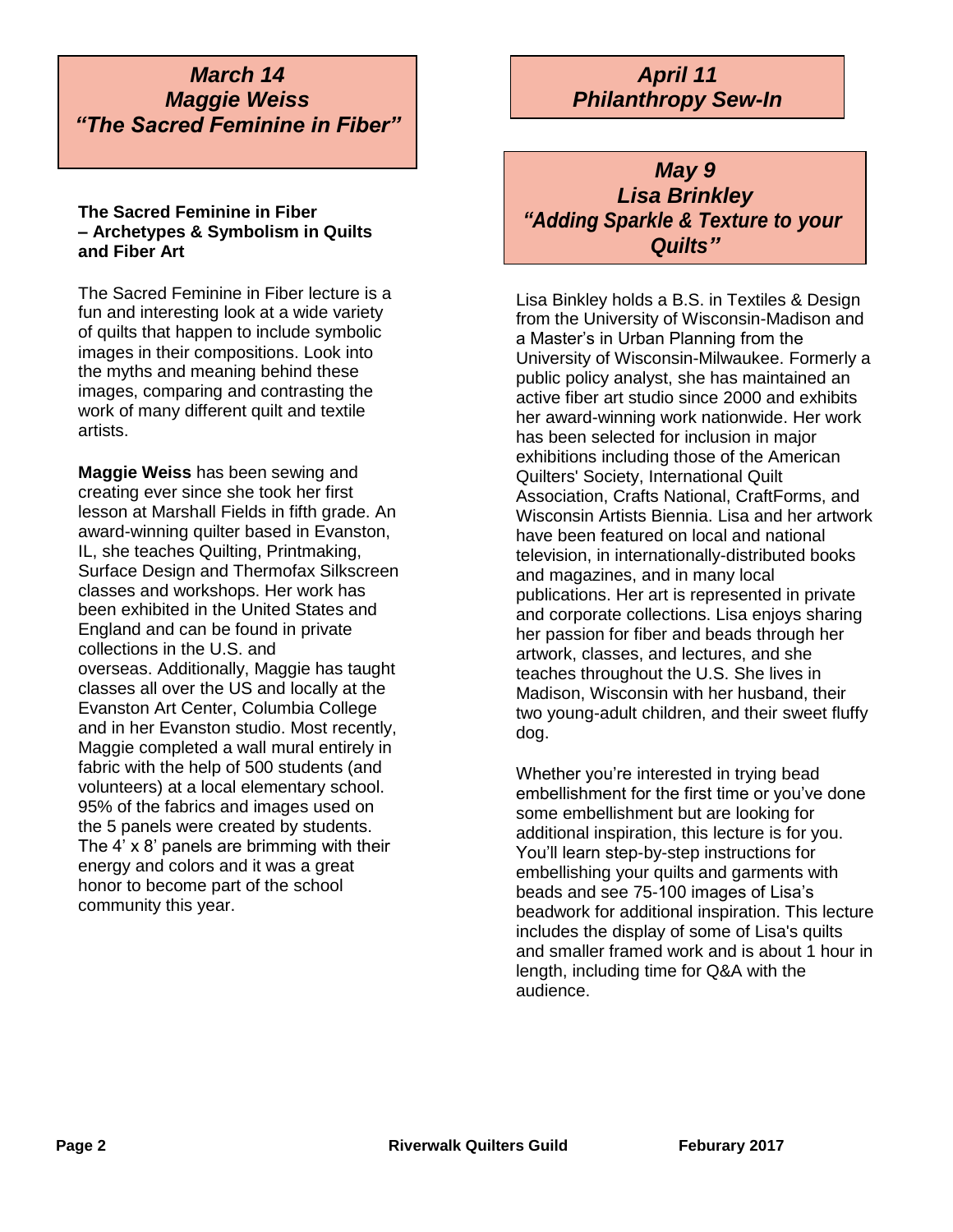### May 10 Workshop Lisa Brinkley Bead Embroidered Mini Quilts

In this workshop students explore both simple and more complex bead embroidery techniques while creating a beautiful beaded mini quilt for their home, as a gift for someone special, or to be incorporated into a wearable art object such as a jacket or small handbag. Lisa makes kits containing the ornate fabric base for each project as well as coordinated beads and thread and detailed instructions. The beads for each project are carefully selected to represent a wide range of the beautiful shapes, sizes, and finishes of beads available today.

> *June 13, 2017 Susan Cleveland of Pieces be with You Lecture TBA Workshop June 14 TBA*

### Auction Chair Needed

As you may know, the Guild is in need of a Chairperson(s) to lead the auction in October 2017. This is a great opportunity to be involved with an exciting fundraising event for the guild. This role also lends itself to being a shared role, if you would prefer to take on the role with another. If you have good organizational skills, then you are qualified! As exiting Chair, I will provide you with the guidance to be successful….I will not let you fail. So, if you have been considering stepping up to an active role, please let me know and I will be glad answer any questions. Thanks for your consideration.

### *Hospitality Tracy Husch-Lissak & Sandy Alfaia [rqghospitality@gmail.com](file:///C:/Users/Sandra/Documents/RQG%20Newsletter/rqghospitality@gmail.com)*

Sandy and I would like to remind everyone that our next meeting **is February 14th, Valentine's Day! We only have one person signed up to bring a snack for this meeting. You are welcome to bring something savory or sweet to share with the special quilters in your life**. Thank you for those who are bringing mugs to the meetings.

On a separate note, I'd like to thank Sandy Alafia for chairing hospitality with me! As February may be our last meeting together, I wanted to publicly say how much I'll miss her and wish her FUN and HAPPINESS in her new wonderful adventure!

Thank you,

Tracy Husch-Lissak

*Library News Carol Rubek & Judy Long [rqglibrarian@gmail.com](mailto:rqglibrarian@gmail.com)*

We are looking for suggestions for books we might order for our library. Please send suggested book titles to:

> carolrubeck@gmail.com [jemb@sbcglobal.net](mailto:jemb@sbcglobal.net)

Thank you so much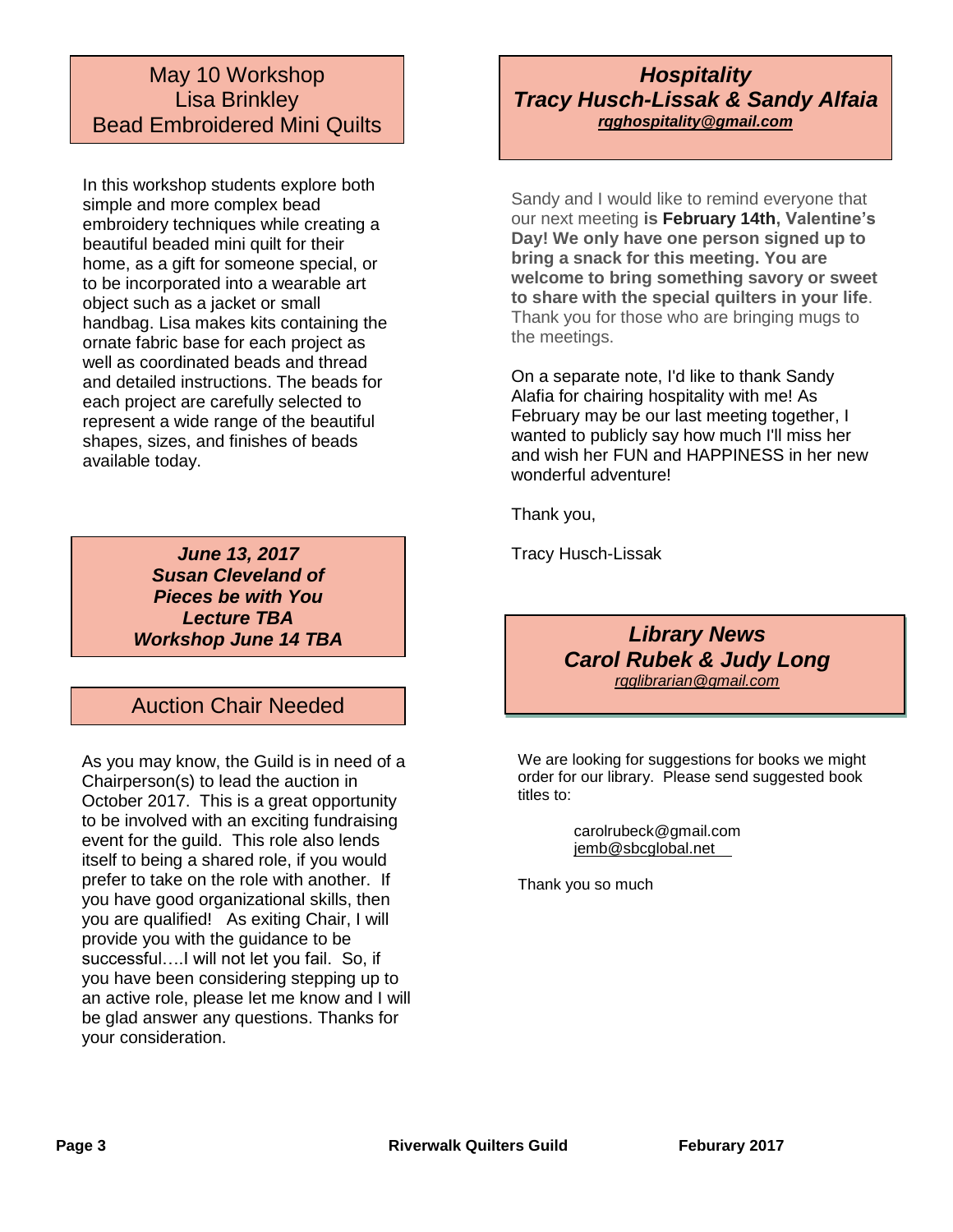# *Membership Yvette Thorn & Linda Kurcz*

*[rqgmembership@gmail.com](mailto:rqgmembership@gmail.com)*

Welcome back Susan Berger! With Susan's renewal, we are currently at 109 members. The January annual members party was attended by 67 members.

When you receive an updated digital copy of our member's directory, please take time to review your listing to see that it is accurate.

Thank you, Linda & Yvette

#### *Philanthropy* **Lucy Blasi & Kathleen Curtis** [rqgphilanthropy@gmail.com](mailto:rqgphilanthropy@gmail.com)

L

Our April Sew In will be sewing scrappy 12.5 blocks. This will allow us to create larger quilt tops for Edwards Hospital. To make the block you will sew together six 2.5" strips until you get your length. Cut and square up to 12.5". The blocks will be sewn together by alternating the blocks vertically and horizontally. 4 blocks across (48") and 5 blocks down (60"). We can add a 2.5" scrappy (or not) border to stabilize all the open seams. This will finish at 50" x 62". Please come and chat with us at the February meeting with any questions you may have. You can sew blocks at home and turn in at the March meeting or April Sew In. We have donated fabric available to use for strips. We will be cutting strips at the February retreat as well. If you are interested in participating at the April Sew In, please let us know at the Feb or March Meeting.

We received another large donation from a nonmember, Kathy Kotowski who made a donation last month. She is moving and needed to downsize her fabric stash. Her donation was 10 kitchen size garbage bags full of beautiful fabric. We will be using this fabric for our April Sew In.

1-9-17 Edwards Hospital Naperville IL 7 Quilts

1-11-17 Hesed House Aurora IL

- 8 Stuffed Frogs
- 7 Stuffed Elephants
- 2 stuffed Bears
- 11 Quilts

1-31-17 Sharing Connections Downers Grove IL 24 Quilts 2 Hand sewn purses 2 Hand sewn pillow shams

#### **At the January Party, we received the following from Members: Quilt Tops**

Lenore Hrejsa – 1 Nancy Lindberg - 2

#### **Bird House Squares**

Judy Morgan - 5 Rosemary Sanza – 2 Sabrina Marton – 1 Nancy Lindberg - 5

#### **Fabric Stash Contribution**

Tracy Husch-Lissak – MANY yards **The following members have helped with finishing work:**  Carol Rubeck Binding – 1 Quilt returned Nancy Lindberg Binding - 1 Quilt

Returned Binding – took 2 to

| finish                        |                   |  |
|-------------------------------|-------------------|--|
| Tina Orlita                   | Binding - 1 Quilt |  |
| Returned                      |                   |  |
| Leesa Jump                    | Binding - 1 Quilt |  |
| Returned                      |                   |  |
| Binding – took 1 to finish    |                   |  |
| Camille Padilla               | Binding - took 1  |  |
| Quilt to finish               |                   |  |
| Wanda Jones Binding - 1 Quilt |                   |  |
| Returned                      |                   |  |
|                               |                   |  |

As always, if we have missed anyone we are very sorry.

Thank you to all for your help with Philanthropy Sewing and for all you do to support us.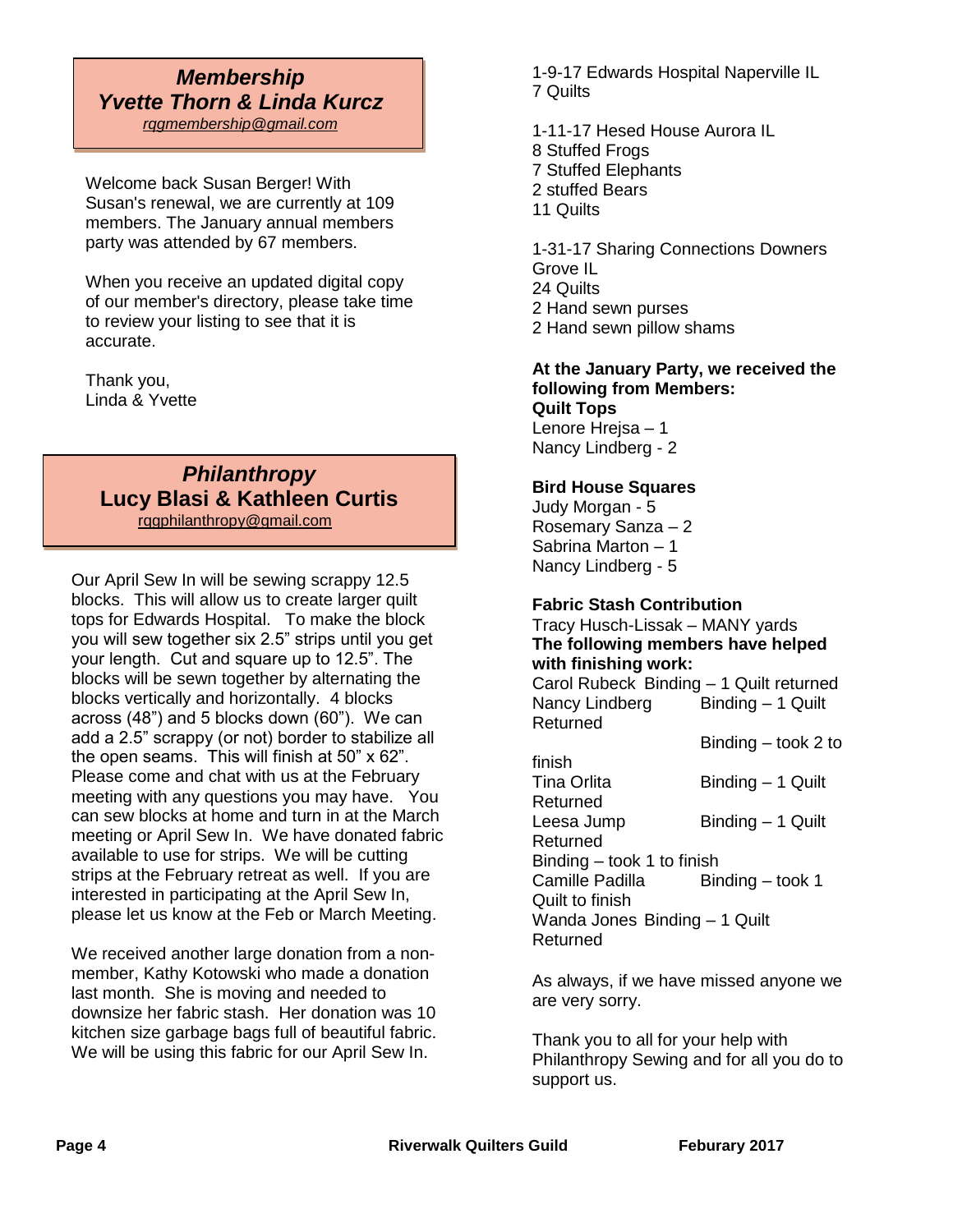*Special Events Sue Damitz, Darlene Ebel and Nancy Ebel rqgspecialevents@gmail.com*

#### **Member's Subsidize Sewing Retreat – February 25, 2017**

We have 29 members signed up for the sewing retreat. See us at the February meeting if you would like to still join us on Saturday, February 25th, 2017 for the guild's member subsidize sewing retreat from 8:00 to 4:30. The retreat will take place in our usual meeting room at the church.

The cost to attend is \$10.00 which will cover a lunch box and holds a spot for you and is non-refundable. The following drinks will be provided: bottle water, coffee, ice tea, and hot tea that day. One attendee wanted to know if they could bring a treat to share. For those who would like to bring any goodies to share, we will add a table where these treats can be placed.

Each of you will get a 6 foot or share a 10-foot table for your sewing area. In addition, the following areas will be available for all to use: layout, cutting, ironing, and lunch area. Due to possible wiring overload because of the power that irons take, we will be providing 5 - 6 ironing stations and request that you not use your own iron at your sewing station. To add to the excitement of the day, there will be door prizes provided.

This will be a day for you to sew on your projects. Philanthropy will provide kits if any of you want to sew charity quilts. In addition, they plan to be there and will accept any help cutting strips to be used for the April Philanthropy sew-in.

#### **2017 Riverwalk Quilters Guild Quilt Challenge**

We have 15 members who signed up for the Quilt Challenge, Two Color Quilt. The challenge information rules are included in this newsletter and will also be posted on the website soon. See one of us to sign-up for the challenge at the February meeting. The finished projects are due at the May 9, 2017 meeting and voting for 1st, 2nd, and 3rd viewer awards will be done by the attendees that night.

Please contact one of us if you have any questions about the quilt challenge. We are excited to see all the entries by our talented members.

# *Upcoming Midwest and Local Events*

**March 2-4, 2017**: Linda M. Poole lectures and teaches on whole cloth painting and applique techniques.

**May 6-8, 2016** Nancy Mahoney lectures and teaches two workshops on her paper piecing a pineapple block with a twist, in three sizes, and Granny's Squares.

Each artist has class limits. Full information is found at illinois**quilters**.com. Martha Ross-Mockaitis, IQI [mrossmockaitis@gmail.com](mailto:mrossmockaitis@gmail.com)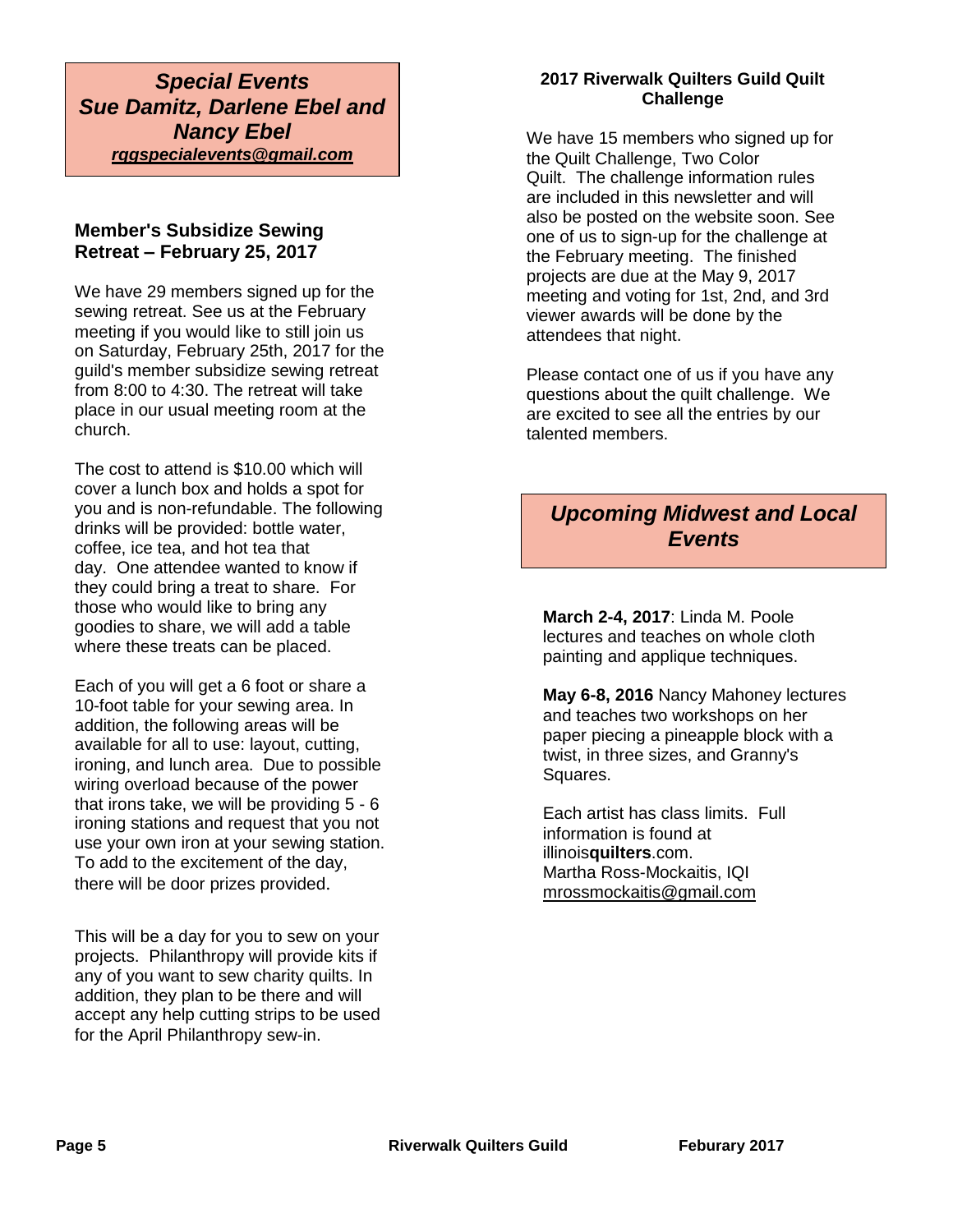#### **2017 Riverwalk Quilters Guild Quilt Challenge Theme: Two Color Quilt**

### General Information:

- 1. You must be a member to participate
- 2. \$5 fee to enter and get the rules and information; \$5 refundable if challenge is completed.
- 3. Only one entry per person
- 4. First available date to enter is January 10, 2017.
- 5. Finished projects are due on May 9, 2017, 7:00 PM at the meeting
- 6. Voting for 1<sup>st</sup>, 2<sup>nd</sup>, and 3<sup>rd</sup> will take place May 9, 2017 by all those in attendance at the meeting.
- 7. Prizes will be awarded
- 8. All entries may be exhibited at local venues to spread word of our quilting passion

#### Rules:

- 1. Make a quilt/wall hanging/project using only two colors the display of red and white quilts was the inspiration for the challenge. Try grey and tangerine, black and white, pink and blue...
- 2. Any style is fine: traditional, modern, contemporary, art
- 3. Finished size perimeter should be no more than 80", but greater than or equal 20". Examples of permitted sizes are: 20"X20", 10"X30", 16" X 20", 10" X 10", 5"X5"
- 4. The quilt must be totally and completely finished; quilts must have two layers of cloth filled with batting and be quilted
- 5. Attach a 4" sleeve on the back
- 6. Include a label on the back with your name and phone number
- 7. You may add any embellishments as long as they contain only the two colors you chose.
- 8. Attach the entry form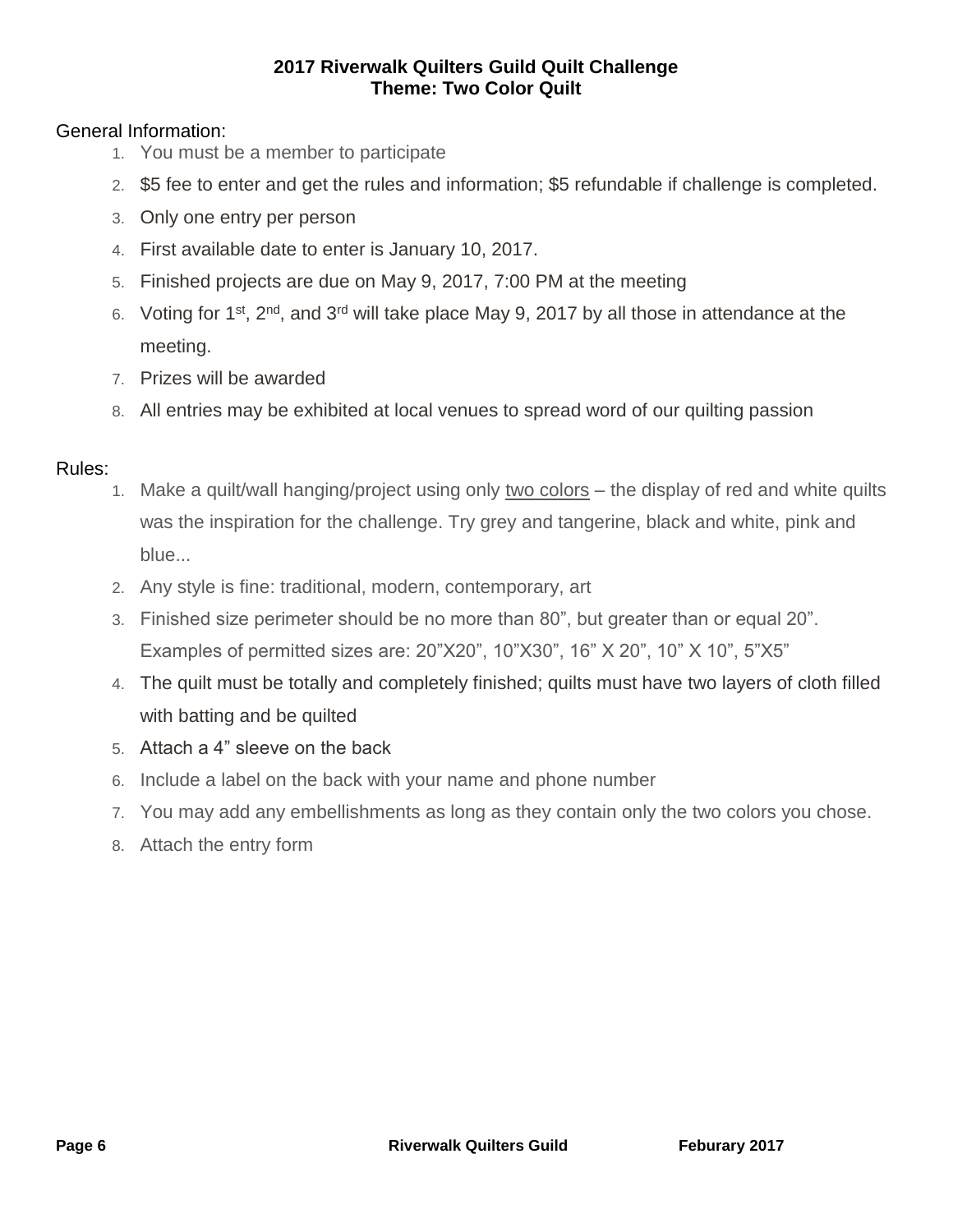# **2017 Riverwalk Quilters Guild Quilt Challenge**

**Theme: Two Color Quilt**

# **Entry Form**

Please complete and include with your entry.

Name: 2008. 2008. 2008. 2008. 2008. 2009. 2010. 2010. 2010. 2010. 2010. 2010. 2010. 2010. 2010. 2010. 2010. 20

Quilt Name\_\_\_\_\_\_\_\_\_\_\_\_\_\_\_\_\_\_\_\_\_\_\_\_\_\_\_\_\_\_\_\_\_\_\_\_\_\_\_\_\_\_\_\_\_\_\_\_\_\_

Telephone Number\_\_\_\_\_\_\_\_\_\_\_\_\_\_\_\_\_\_\_\_\_\_\_\_\_\_\_\_\_\_\_\_\_\_\_\_\_\_\_\_\_\_\_\_

Are you a member of the Guild? YES / NO (You need to be to enter the contest.) You will be given the bottom part of the sheet with your Quilt Entry #. This must be given to us at the end of the meeting to reclaim your project.

Bottom part will be filled in by Committee Member **Cut Here** 

Pin on entry for voting identification

#### **Quilt Entry #**

**Cut Here**

Given to participant to be returned to reclaim your project

**Quilt Entry #**

**Quilt Entry #** [filled in by Committee Member]